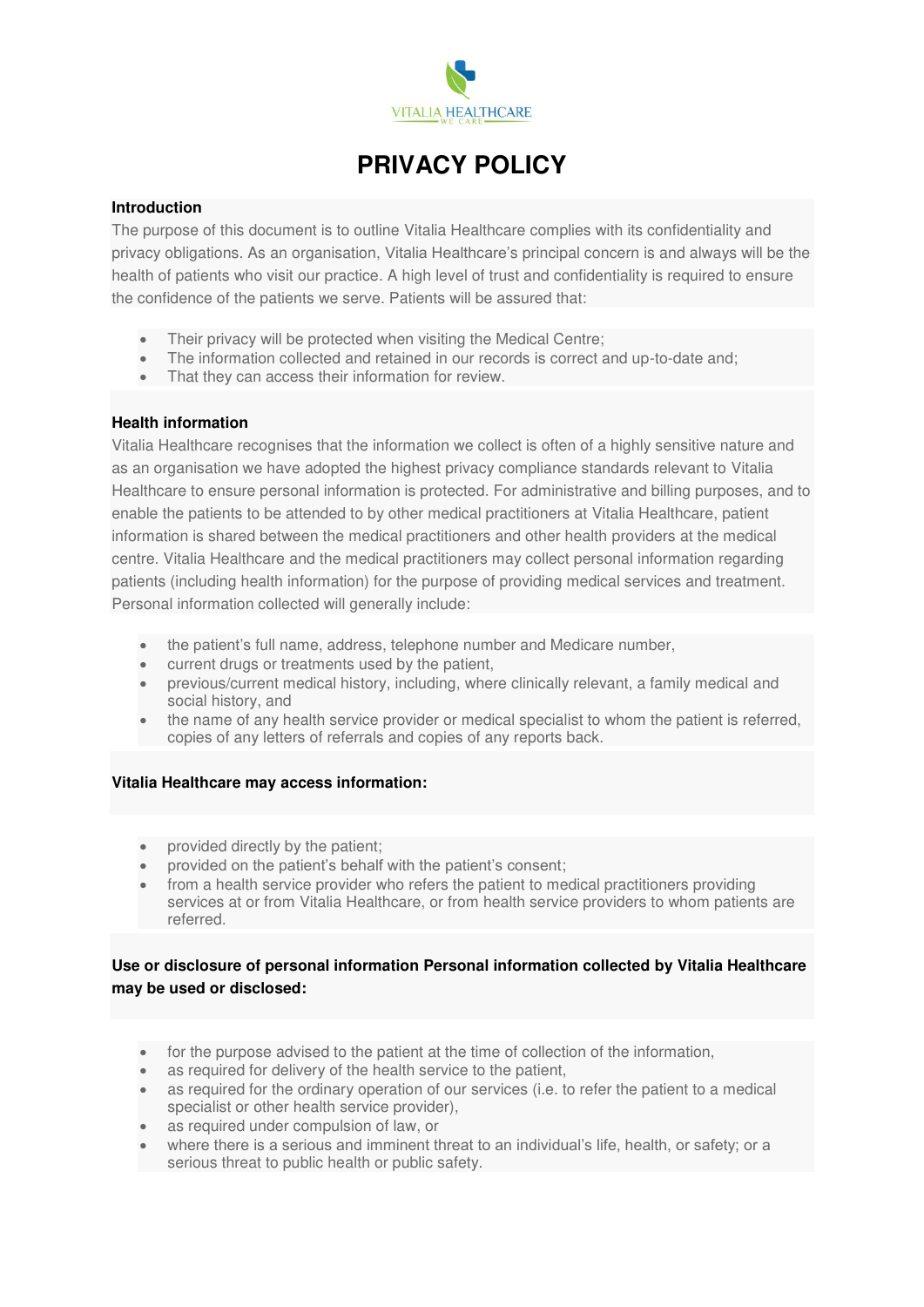

• Vitalia Healthcare may use or disclose personal information for quality assurance, training, billing, liaising with government offices regarding Medicare entitlements and payments and as may be required by the Medical Centre's insurers.

# **Accuracy of your information**

Vitalia Healthcare is committed to ensuring your information is accurate and has processes in place to ensure that the accuracy of this information is maintained. If you believe that the personal information the Medical Centre holds about you is inaccurate, please inform Medical Centre staff when next attending the Centre. Security of information collected other than as described in this Policy or permitted under privacy principles, Vitalia Healthcare uses its reasonable endeavours to ensure that identifying health information is not disclosed to any person unnecessarily or irresponsibly. Due to the sensitive nature of the information collected by the Medical Centre to provide its services, extra precautions are taken to ensure the security of that information. Information may be stored electronically and / or in hard copy form. All electronically stored files are password-protected on several levels, and regular backups of data are performed. Vitalia Healthcare requires its employees to observe obligations of confidentiality in the course of their employment with all staff/contractors signing Confidentiality Agreements.

# **How long are medical records kept?**

Vitalia Healthcare keeps health information for a minimum of 7 years from the date of last entry in the patient records unless the patient is / was a child in which case the record must be kept until the patient attains or would have attained 25 years of age.

# **Accessing your information**

On request, you may have access to your medical record held by Vitalia Healthcare, except in circumstances where access may be denied under the 'Privacy Act' or other laws. For example, access can be denied when letting a patient see their records would pose a serious threat to the patient's life or health, or the life or health of someone else (such as a relative, the health service provider, staff or other patients). The threat must be significant, for example where there is a serious risk the patient may cause self-harm or harm to another person if they saw the information. The threat can be a risk of danger to physical or mental health but does not need to be imminent – it can be a serious threat that might occur sometime after access is granted.

#### **Can I transfer my medical records to a new medical practitioner?**

Patients have the right to attend a medical practitioner of their choice and are free to leave a practice and attend another if they wish.

# **How do I arrange this?**

There is a professional obligation for a medical practitioner to provide a new treating medical practitioner with all the information that they need to take over a patient's care. This is usually done by the patient completing a 'transfer of file' form and producing an original source of identification for the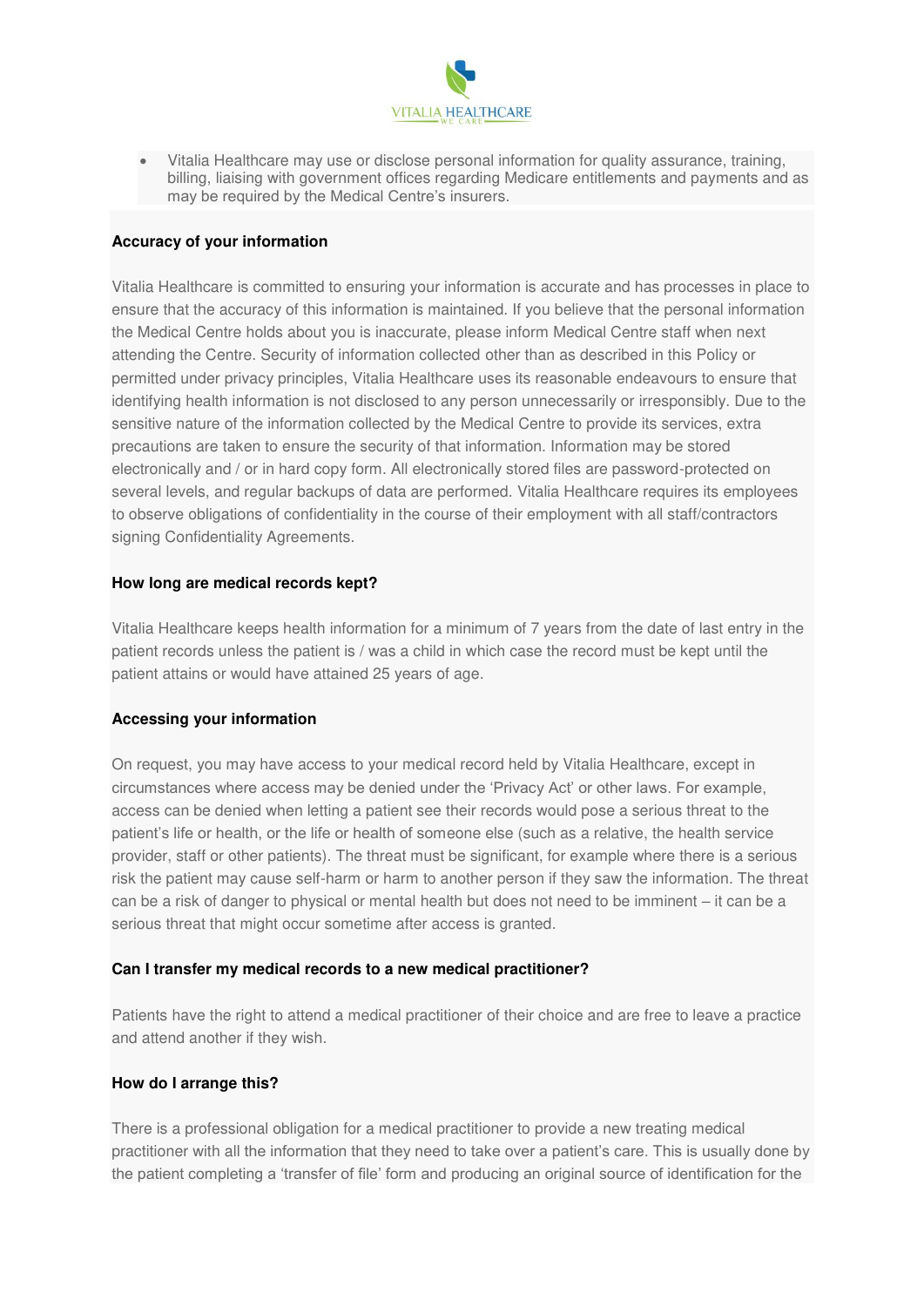

receptionist to make a copy of. When a patient requests that their health records be transferred to a medical practitioner outside Vitalia Healthcare, the medical practitioner has an obligation to provide a copy or summary of the patient health record in a timely manner to facilitate care of the patient. For medico-legal reasons, our practice retains the original record and provides the new medical practitioner with a summary or a copy. If a summary of the patient's health record is provided to the new medical practitioner, a copy of the summary should be kept on file for record purposes. A patient can also have a copy of his/her medical records transferred by asking the new medical practitioner to arrange for the transfer of records from the previous treating medical practitioner. The patient will still have to attend Vitalia Healthcare to fill in appropriate forms.

# **Can the doctor charge for the handing over of medical records?**

Some medical practitioners may charge a fee for handling and copying their records to cover the administrative costs involved. The previous medical practitioner may charge a fee for providing a summary, especially if a patient's medical history is long and/or complex.

# **Website privacy**

Vitalia Healthcare's website contains links to other sites. Please be aware that Vitalia Healthcare is not responsible for the privacy practices of any linked sites. We encourage users who leave our site to read the privacy statements of each linked website that they choose to visit. All links to external sites is provided for your convenience. The information, products and advertisements contained in the linked sites are neither approved nor endorsed by Vitalia Healthcare, and Vitalia Healthcare is not responsible for such information, products or advertisements. Your privacy is important to us and we want you to feel comfortable visiting our website. Any personal information that patients give to us, including e-mail addresses, will be used only in the following ways:

- personal data given to us by you will be securely stored,
- we will not provide your personal data to any third party without your permission,
- we do not automatically collect your personal e-mail address simply because you visit our site,
- if we join with a third party to provide services and you sign up for those services, we will share your name and other contact information necessary for our partner to provide the services to you,
- if you view specific pages or download information from specific pages on our website, we will track and add the number of your visits to the aggregate number of visits by all users in order to better design our website,
- we may share aggregate demographic information with our affiliates. This is not linked to any personal information that can identify you or any other visitor to our web site.

By using Vitalia Healthcare's website, you consent to the collection and use of your personal information as detailed in this Privacy Policy. We will post any changes to this Privacy Policy on our website so that you are kept up to date with the type of information we collect and the ways in which we use it.